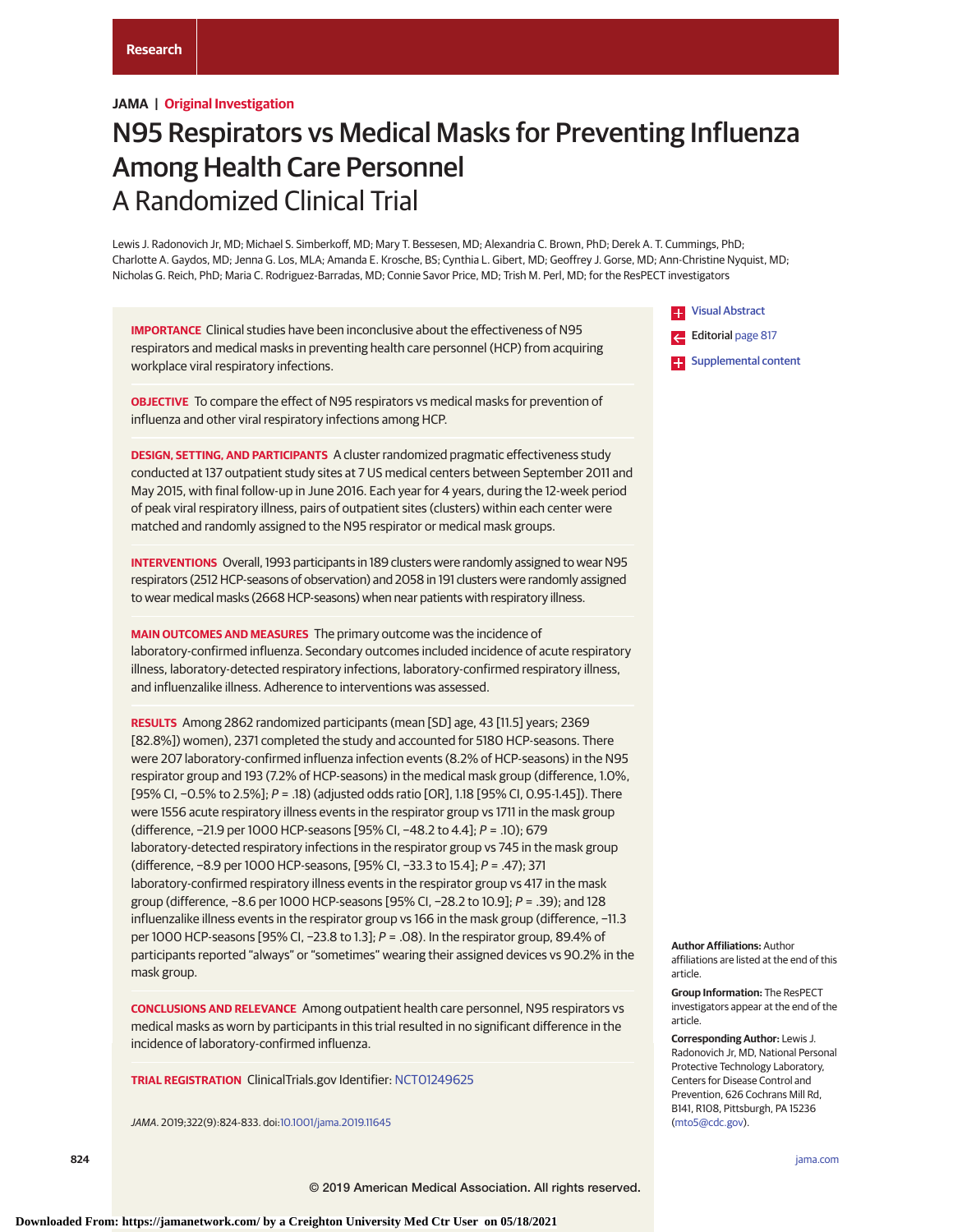ealth care personnel (HCP) who are routinely exposed to viral respiratory infections in the workplace<sup>1</sup> may transmit infection to others. It is widely recognized that HCP, as a group, incompletely adhere to infection prevention recommendations and practice standards. Inpatient respiratory protection studies suggest adherence rates vary from 10% to 84%.<sup>2-4</sup> While laboratory studies designed to achieve 100% intervention adherence have shown that N95 filtering facepiece respirators are more efficacious than medical masks at reducing exposure to aerosols,<sup>5</sup> comparative clinical effectiveness studies have been inconclusive.<sup>3,4,6</sup> Some experts argue that N95 respirators and medical masks are equivalent in clinical settings.<sup>2,7</sup> Pragmatic effectiveness trials are increasingly recognized as an essential component of medical evidence, in part because efficacy studies may overestimate effectiveness and true adherence.<sup>8</sup>

Disposable N95 respirators and medical masks are both worn by HCP for self-protection; however, these masks have different intended uses. N95 respirators are designed to prevent the wearer from inhaling small airborne particles,<sup>9</sup> must meet filtration requirements,<sup>10</sup> and fit tightly to the wearer's face, limiting facial seal leakage. Medical masks, frequently called surgical masks, are intended to prevent microorganism transmission from the wearer to the patient. Medical masks fit the face loosely and do not reliably prevent inhalation of small airborne particles. However, medical masks prevent hand-to-face contact and facial contact with large droplets and sprays.<sup>11</sup>

Clinical evidence is inconclusive regarding whether N95 respirators are more effective than medical masks for preventing viral respiratory infection among HCP, including influenza,  $3,4,6,12$  accounting for differing practices<sup>2</sup> and positions held by clinical,<sup>7</sup> public health, $13,14$  and regulatory organizations.<sup>15</sup> The objective of this study was to compare<sup>13</sup> the effectiveness of N95 respirators vs medical masks worn by HCP in clinical practice for prevention of workplace-acquired influenza and other viral respiratory infections in geographically diverse, high-exposure, outpatient settings.

# **Methods**

## Study Sites and Institutional Review Boards

The Respiratory Protection Effectiveness Clinical Trial (ResPECT) was approved by the human subjects research board at the National Institute for Occupational Safety and Health (protocol #10-NPPTL-O5XP) and the institutional review boards (IRBs) at the 7 participating health systems, as previously described,16 and approved or exempted by IRBs at the analysis and sample storage sites. All participants were permitted to participate for 1 or more years and gave written consent for each year of participation. Study intervention sites included outpatient settings at the Children's Hospital Colorado (Aurora), Denver Health Medical Center (Denver, Colorado), Johns Hopkins Health System (Baltimore, Maryland), Michael E. DeBakey Veterans Affairs (VA) Medical Center (Houston, Texas), VA Eastern Colorado Healthcare System (Denver), Washington DC VA Medical Center, and

# **Key Points**

**Question** Is the use of N95 respirators or medical masks more effective in preventing influenza infection among outpatient health care personnel in close contact with patients with suspected respiratory illness?

**Findings** In this pragmatic, cluster randomized clinical trial involving 2862 health care personnel, there was no significant difference in the incidence of laboratory-confirmed influenza among health care personnel with the use of N95 respirators (8.2%) vs medical masks (7.2%).

**Meaning** As worn by health care personnel in this trial, use of N95 respirators, compared with medical masks, in the outpatient setting resulted in no significant difference in the rates of laboratory-confirmed influenza.

VA New York Harbor Healthcare System (New York). Sample storage and data analysis sites were the VA St Louis Healthcare System and St Louis University (St Louis, Missouri), University of Florida (Gainesville), University of Massachusetts (Amherst), and University of Texas Southwestern Medical Center (Dallas).

## Design and Oversight

This cluster randomized, multicenter, pragmatic effectiveness trial<sup>16</sup> conducted between September 2011 and May 2015, with final follow-up on June 28, 2016, compared the effect of N95 respirators, used as recommended during the 2009 H1N1 pandemic,<sup>13</sup> and medical masks, used as recommended to prevent seasonal influenza<sup>17,18</sup> and other viral respiratory infections and illnesses, among HCP.<sup>17</sup> The investigators were blinded to the randomization until completion of the study and analysis. An independent data and safety monitoring board assessed the data. Additional details are included in [Supplement 1,](https://jama.jamanetwork.com/article.aspx?doi=10.1001/jama.2019.11645&utm_campaign=articlePDF%26utm_medium=articlePDFlink%26utm_source=articlePDF%26utm_content=jama.2019.11645) including the statistical analysis plan and the full protocol that was previously published in an abridged format.<sup>16</sup>

# Participants and Setting

This trial was conducted in diverse outpatient settings serving adult and pediatric patients with a high prevalence of acute respiratory illness, including primary care facilities, dental clinics, adult and pediatric clinics, dialysis units, urgent care facilities and emergency departments, and emergency transport services.

All participants in a cluster worked in the same outpatient clinic or outpatient setting. A cluster randomized design was used to improve adherence and increase indirect effects associated with participants in a cluster using the same intervention. Participants were aged at least 18 years, employed at one of the 7 participating health systems, and self-identified as routinely positioned within 6 feet (1.83 m) of patients. Participants were full-time employees (defined as direct patient care for approximately ≥24 hours weekly) and worked primarily at the study site (defined as ≥75% of working hours). Exclusion criteria were medical conditions precluding safe participation or anatomic features that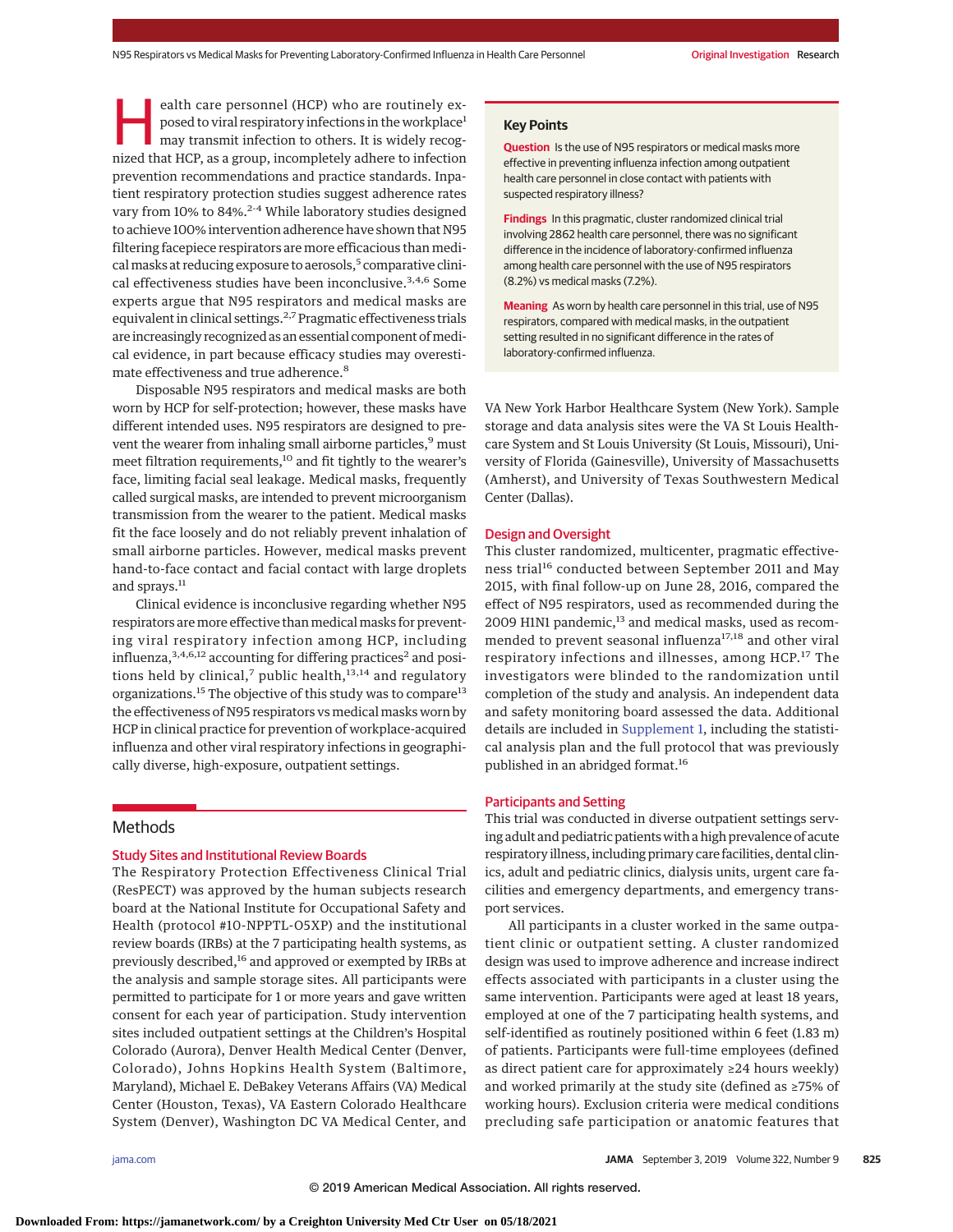#### Box 1. Criteria for Acute Respiratory Illness<sup>a</sup>

#### **Signs** Coryza

Fever (temperature >37.8 °C) Lymphadenopathy Tachypnea (respiratory rate >25/min)

#### **Symptoms**

Arthralgias/myalgias/body aches Chills Cough Diarrhea Dyspnea Fatigue Headache Malaise Other gastrointestinal systems Sore throat Sputum production Sweats Vomiting/nausea

a An acute respiratory illness was defined as the presence of at least 1 sign or 2 symptoms listed, representing a change from baseline.

could interfere with respirator fit, such as facial hair or third-trimester pregnancy. Participants self-identified race and sex using fixed categories; these variables were collected because facial anthropometrics related to race and sex may influence N95 respirator fit.

Participants kept diaries that included signs and symptoms of respiratory illness, annual influenza vaccination status, and exposure to household and community members with respiratory illness. Participants also recorded their participation in aerosol-generating procedures and exposure to patients, coworkers, or both with respiratory illness daily. Participants were categorized for exposure risk by occupational roles.

# Procedures, Interventions, and Group Allocation

Each year, participating sites were cluster randomized to have participants wear N95 respirators<sup>13</sup> or medical masks,<sup>17,18</sup> as previously described.<sup>16</sup> N95 respirator models studied were the 3M Corporation 1860, 1860S, and 1870 (St Paul, Minnesota) and the Kimberly Clark Technol Fluidshield PFR95-270, PFR95-274 (Dallas, Texas); medical mask models were the Precept 15320 (Arden, North Carolina) and Kimberly Clark Technol Fluidshield 47107 (Dallas, Texas).

Within each medical center, for each study year, pairs of clusters (clinics and other settings) were matched by the number of participants, health services delivered, patient population served, and additional personal protective equipment. One cluster was randomly assigned to the medical mask group and one to the N95 respirator group. Random allocation of clusters required using constrained

randomization, a process that maintains random assignment and balance between groups.<sup>19</sup> Computer-generated random sequences of group assignments were generated by an individual not involved in the study implementation and data analyses. Random sequences of assignment assured that every participant in each season had an equal probability of being assigned to the N95 respirator and medical mask groups and allowed participants to switch groups between seasons. Occupational Safety and Health Administration– accepted fit testing<sup>15</sup> of N95 respirators was conducted annually for all study participants.

Participants were instructed to wear their assigned protective devices (ie, N95 respirators or medical masks) during the 12-week period (the intervention period) during which the incidence of viral respiratory illness and infections was expected to be highest that year, as predicted by the ALERT algorithm<sup>20</sup> developed for this trial. Participants were instructed to put on a new device whenever they were positioned within 6 feet (1.83 m) of patients with suspected or confirmed respiratory illness. Hand hygiene was recommended to all participants in accordance with Centers for Disease Control and Prevention guidelines.<sup>13,17,18</sup> Infection prevention policies were followed at each study site. Participants volunteered to participate for up to 12 weeks each intervention period, for a total of 48 weeks of intervention spanning 4 consecutive viral respiratory seasons.

## Surveillance, Outcomes, and Measures of Effectiveness

Study personnel obtained swabs of the anterior nares and oropharynx<sup>21</sup> (FLOQSwabs UTM, Diagnostic Hybrids) from participants who self-reported symptoms of respiratory illness (Box 1). Symptomatic swabs were collected within 24 hours of self-report, and again if signs or symptoms persisted beyond 7 days. If symptomatic participants were not at work, samples were self-obtained using a structured process and shipped to the study laboratory. During each 12-week intervention period, 2 random swabs were obtained from all participants, typically while asymptomatic. Additionally, each year, paired serum samples obtained from all participants were assayed for influenza hemagglutinin levels before and after peak viral respiratory season.

The prespecified primary outcome was the incidence of laboratory-confirmed influenza, defined as detection of influenza A or B virus by reverse-transcription polymerase chain reaction $^{22}$  in an upper respiratory specimen collected within 7 days of symptom onset; detection of influenza from a randomly obtained swab from an asymptomatic participant; or influenza seroconversion (symptomatic or asymptomatic), defined as at least a 4-fold rise in hemagglutination inhibition antibody titers to influenza A or B virus between preseason and postseason serological samples deemed not attributable to vaccination. Individuals experiencing seroconversion were not required to have a detected symptomatic illness to meet the defined outcome. Influenza reagents used in the hemagglutination inhibition antibody assays were obtained from the International Reagent Resource Program, established by the Centers for Disease Control and Prevention.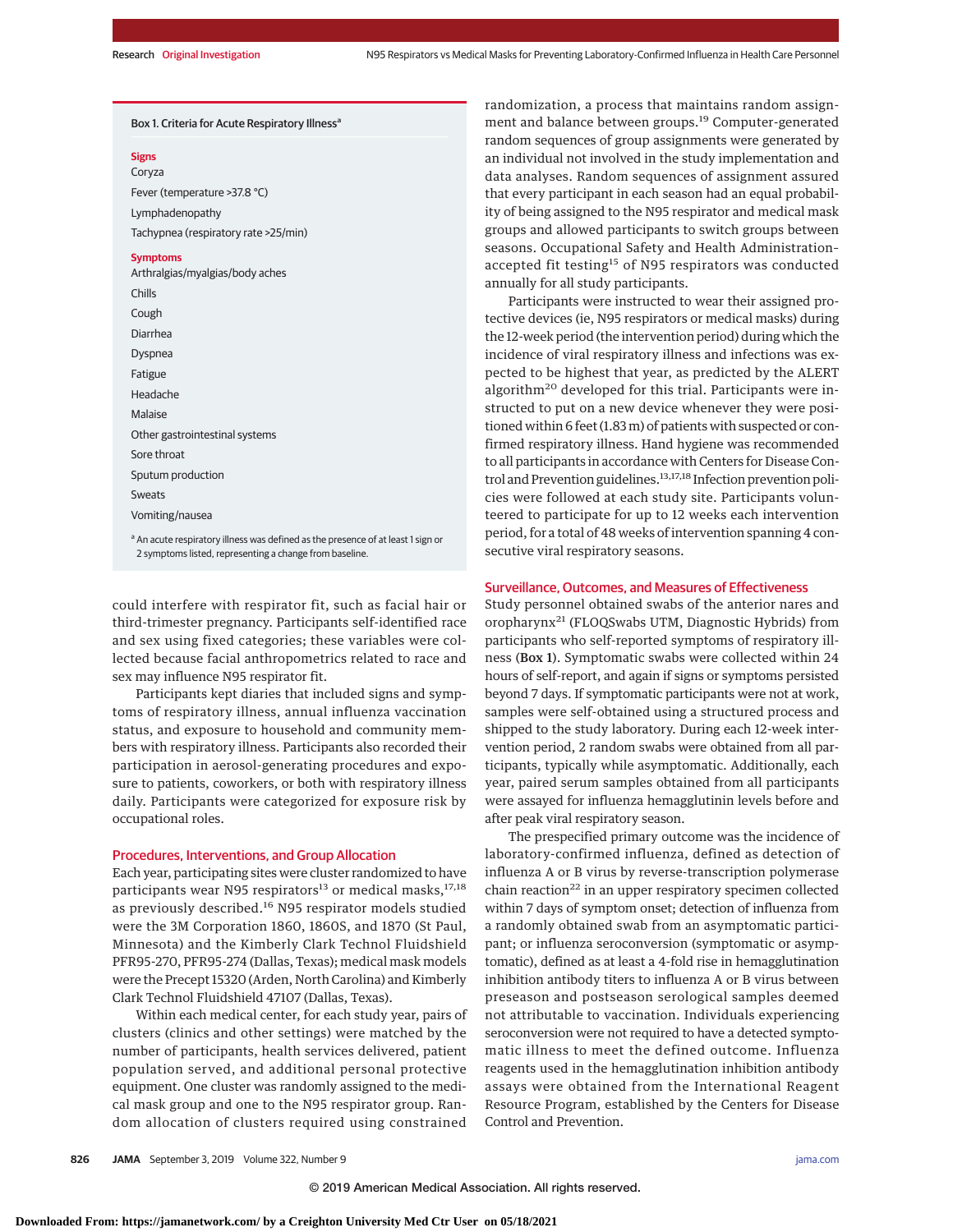Secondary outcome measures were the incidence of 4 measures of viral respiratory illness and infection: (1) acute respiratory illness (Box 1) with or without laboratory confirmation; (2) laboratory-detected respiratory infection, defined as detection of a respiratory pathogen by polymerase chain reaction or serological evidence of infection with a respiratory pathogen during the study surveillance period(s), which was added to the protocol prior to data analysis; (3) laboratoryconfirmed respiratory illness, identified as previously described,<sup>23</sup> defined as self-reported acute respiratory illness plus the presence of at least 1 polymerase chain reaction– confirmed viral pathogen (Box 2) in a specimen collected from the upper respiratory tract within 7 days of the reported symptoms and/or at least a 4-fold rise from preintervention to postintervention serum antibody titers to influenza A or B virus; and (4) influenzalike illness, defined as temperature of at least 100°F (37.8°C) plus cough and/or a sore throat, with or without laboratory confirmation.

# Adherence to Group Assignment and Infection Prevention and Control Practices

Participants were reminded to adhere to protective device and hand hygiene instructions by signage posted at study sites, email, and by study personnel in person. Adherence to assigned devices were reported daily by participants as "always," "sometimes," "never," or "did not recall." In addition, study personnel observed participants' device-wearing behaviors as they entered and exited patient care rooms by conducting unannounced, inconspicuous visits to randomly selected study sites throughout the intervention period. However, to preserve patient confidentiality, monitors were not permitted to enter patient care rooms.

#### Statistical Analyses

Although we identified no standard definition of a "clinically significant difference," this study<sup>16</sup> was designed to detect a 25% relative reduction in the incidence of laboratoryconfirmed influenza or respiratory illness, based on expert opinion, rather than an absolute reduction, which has been described in a previous study.<sup>6</sup> The total sample size required to provide 80% power to show a 25% reduction in the incidence of laboratory-confirmed influenza in the N95 respirator group compared with themedicalmask group, with a type I error rate of .05, was 10 024 participant-sessions, and the sample size needed to provide 80% power to show a 25% reduction in the incidence of laboratory-confirmed respiratory illness was 5104 participant-seasons.

Comparative effects of the interventions were estimated for the primary and secondary outcomes by calculating odds ratios (ORs; for binary outcomes) and incidence rate ratios (IRRs; for count outcomes) between participant clusters randomly assigned to wear N95 respirators or medical masks. Laboratory-confirmed influenza was modeled using logistic regression and viral respiratory infection and illness outcomes were modeled using Poisson regression. Unadjusted and adjusted analyses (both prespecified) were conducted according to the statistical analysis plan [\(Supple](https://jama.jamanetwork.com/article.aspx?doi=10.1001/jama.2019.11645&utm_campaign=articlePDF%26utm_medium=articlePDFlink%26utm_source=articlePDF%26utm_content=jama.2019.11645)[ment 2\)](https://jama.jamanetwork.com/article.aspx?doi=10.1001/jama.2019.11645&utm_campaign=articlePDF%26utm_medium=articlePDFlink%26utm_source=articlePDF%26utm_content=jama.2019.11645). The primary outcome was an adjusted analysis, as

Box 2. Respiratory Pathogens Assayed by Polymerase Chain Reaction

#### **Adenoviruses**

Coxsackie/echoviruses Coronavirus HKU1 Coronavirus NL63 Coronavirus OC43 Coronavirus 229E Human metapneumovirus Human rhinovirus Influenza A Influenza B Parainfluenza virus type 1 Parainfluenza virus type 2 Parainfluenza virus type 3 Parainfluenza virus type 4a Parainfluenza virus type 4b Respiratory syncytial virus type A Respiratory syncytial virus type B

specified in the statistical analysis plan. Prespecified covariates used in adjusted analyses included age, sex, race, number of household members younger than 5 years, occupation risk level (defined as low, medium, or high), binary season-specific influenza vaccination status, the proportion of daily exposures to others with respiratory illness, categorical self-reported adherence to hand hygiene, and intervention group assignment. Prespecified adherence rates were calculated as the proportion of reports of adherence in each group reporting "always," "sometimes," "never," or "did not recall." Comparison of proportions between groups were done using  $\chi^2$  statistics and comparisons of binomial proportions. Analyses included random effects to account for correlation of outcomes at site-level and individual-level random effects to account for correlation of outcomes at the individual level for participants who participated for multiple seasons.

The primary analysis used available data on all randomized participants for the primary comparison of the intervention. A per-protocol analysis, conducted at the same time as the primary analysis, included only individuals who completed at least 8 weeks of study participation.

A sensitivity analysis was conducted using imputation to assign outcomes to participants who did not complete the study. Missing outcomes were imputed using standard multiple imputation techniques, creating multiple imputed data sets with no missing values for each analysis.<sup>23</sup> Details of this analysis are described in [Supplement 2.](https://jama.jamanetwork.com/article.aspx?doi=10.1001/jama.2019.11645&utm_campaign=articlePDF%26utm_medium=articlePDFlink%26utm_source=articlePDF%26utm_content=jama.2019.11645) Intervention group withdrawal rates and time to withdrawal were compared to assess for potential bias. In an additional sensitivity analysis, observed and self-reported exposures and adherence were compared using Pearson  $\chi^2$  tests. Mean workplace and household rates of exposure to respiratory illness were compared using mixed-effects logistic regression. For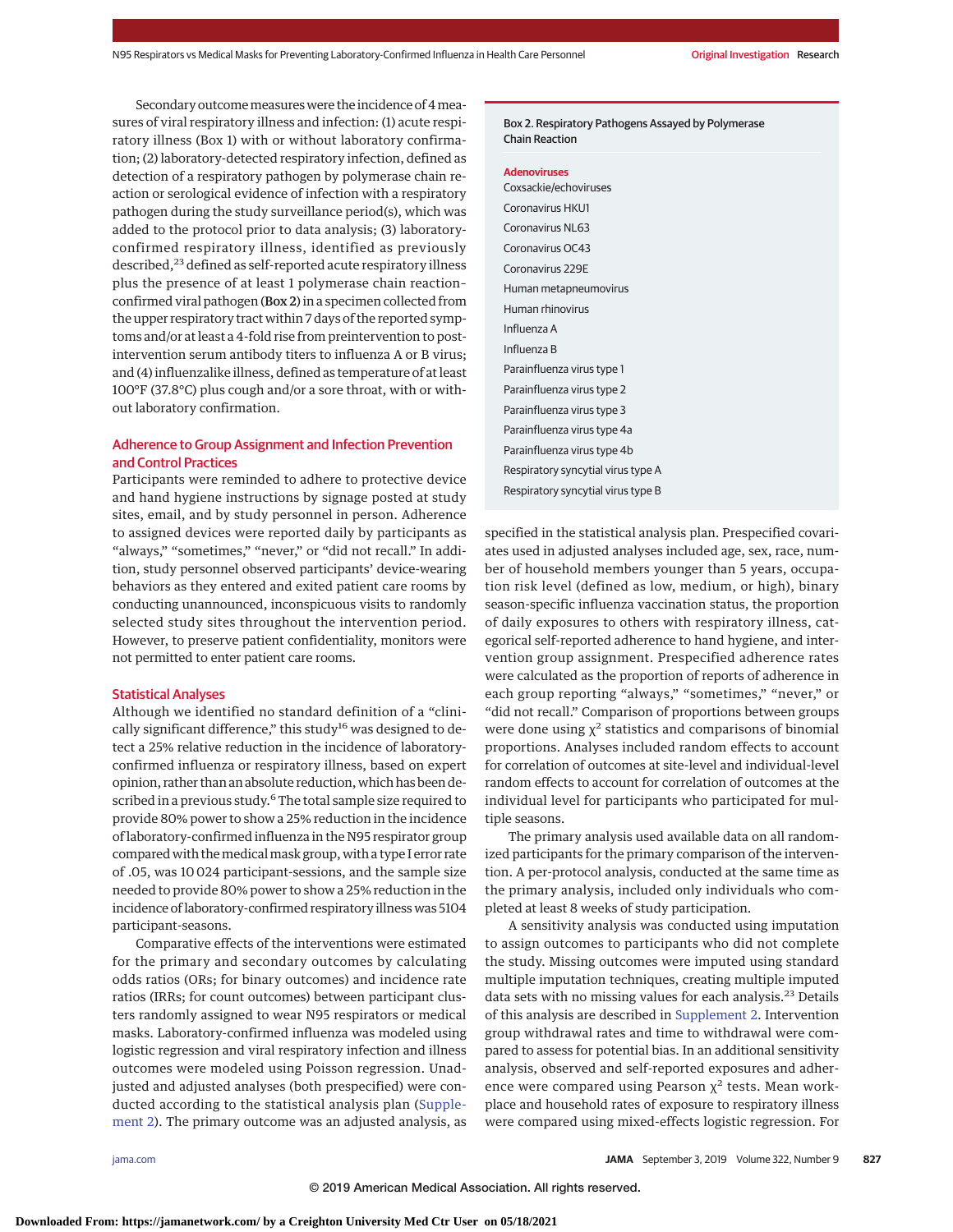Figure 1. Study Site Enrollment, Randomization, Follow-up, and Analysis in a Study of the Effect of N95 Respirators vs Medical Masks for Preventing Laboratory-Confirmed Influenza Among Health Care Personnel



all calculations, a 2-sided type I error probability of .05 was used. Because of the potential for type I error due to multiple comparisons, findings for analyses of secondary end points should be interpreted as exploratory. All statistical analyses were performed in R version 3.3.3 (R Foundation).

# Results

## **Participants**

The study sites were randomized to provide 380 clusterseasons of observation over 4 consecutive intervention periods. Of the 2862 participants, 1416 participated for more than 1 year or intervention period. Among 2862 unique randomized participants (mean [SD] age, 43 [11.5] years; 2369 [82.8%] women), 2371 completed the ResPECT protocol over the course of 48 weeks of intervention spanning 4 years. Among these individuals, 1446 participated in one 12-week intervention period, 723 participated in two 12-week intervention periods, and 693 participated in 3 or more 12-week intervention periods, accounting for 5180 HCP-seasons enrolled and randomized from 137 medical centers. Following randomization, 491 participants withdrew or were excluded because the cluster size was below a preestablished threshold of 2. Overall, 4689 HCP-seasons were included in the per-protocol analysis (2243 in the N95 respirator group and 2446 in the medical mask group; Figure 1). Some members of the primary analytic cohort did not complete all weeks of the study and were missing serological outcomes. Data were missing because of early withdrawal in 189 of 2512 participants (7.5%) in the N95 respirator group and 145 of 2668 (5.4%) in the medical mask group. In the per-protocol analysis, data were missing from 16 of 2243 participants (0.7%) in the N95 respirator group and 28 of 2446 (1.1%) in the medical mask group.

Baseline characteristics of the participants in the N95 respirator and medical mask groups were similar (Table 1). Daily workplace exposure to respiratory illness was reported 22.5% of the time in the N95 group and 21.6% of the time in the medical mask group, while weekly household exposure to respiratory illness was reported 3.6% of the time in the N95 respirator group and 3.4% of the time in themedicalmask group (Table 1).

## Illness Surveillance and Effectiveness

In the primary analysis, the incidence of laboratoryconfirmed influenza infection events occurred in 207 of 2512 HCP-seasons (8.2%) in the N95 respirator group and 193 of 2668 HCP-seasons (7.2%) in the medical mask group, (difference, 1.0% [95% CI, −0.5% to 2.5%]; *P* = .18) (adjusted OR, 1.18 [95% CI, 0.95-1.45]).

Regarding secondary outcomes, there were 1556 acute respiratory illness events in the N95 respirator group (incidence rate [IR], 619.4 per 1000 HCP-seasons) vs 1711 in the medical mask group (IR, 641.3 per 1000 HCP-seasons) (difference, −21.9 per 1000 HCP-seasons [95% CI, −48.2 to 4.4]; *P* = .10; adjusted IRR, 0.99 [95% CI, 0.92-1.06]). There were 679 laboratory-detected respiratory infection events in the N95 respirator group (IR, 270.3 per 1000 HCP-seasons) vs 745 in the medical mask group (IR, 279.2 per 1000 HCPseasons) (difference, −8.9 per 1000 HCP-seasons [95% CI, −33.3 to 15.4]; *P* = .47; adjusted IRR, 0.99 [95% CI, 0.89- 1.09]) (Table 2 and Figure 2). Overall, 371 laboratoryconfirmed respiratory illness events occurred in the N95 respirator group (IR, 147.7 per 1000 HCP-seasons) vs 417 in the medical mask group (IR, 156.3 per 1000 HCP-seasons) (difference, −8.6 per 1000 HCP-seasons [95% CI, −28.2 to 10.9]; *P* = .39; adjusted IRR, 0.96 [95% CI, 0.83-1.11]). There were 128 influenzalike illness events in the N95 respirator group (IR, 51.0 per 1000 HCP-seasons) vs 166 in the medical mask group (IR, 62.2 per 1000 HCP-seasons) (difference, −11.3 per 1000 HCP-seasons [95% CI, −23.8 to 1.3]; *P* = .08; adjusted IRR, 0.86 [95% CI, 0.68-1.10]). Results were similar in the adjusted primary analysis and per-protocol analyses (Figure 2).

## Intervention, Adherence, and Adverse Events

Adherence was reported on daily surveys 22 330 times in the N95 respirator group and 23 315 times in the medical mask group. "Always" was reported 14 566 (65.2%) times in the N95 respirator group and 15 186 (65.1%) times in the medical mask group; "sometimes," 5407 (24.2%) times in the N95 respirator group and 5853 (25.1%) times in the medical mask group; "never," 2272 (10.2%) times in the N95 respirator group and 2207 (9.5%) times in the medical mask group; and "did not recall," 85 (0.4%) times in the N95 respirator group and 69 (0.3%) times in the medical mask group. Participant-reported adherence could not be assessed in 784 participants (31.2%) in the N95 respirator group and 822 (30.8%) in the medical mask group  $(P = .84)$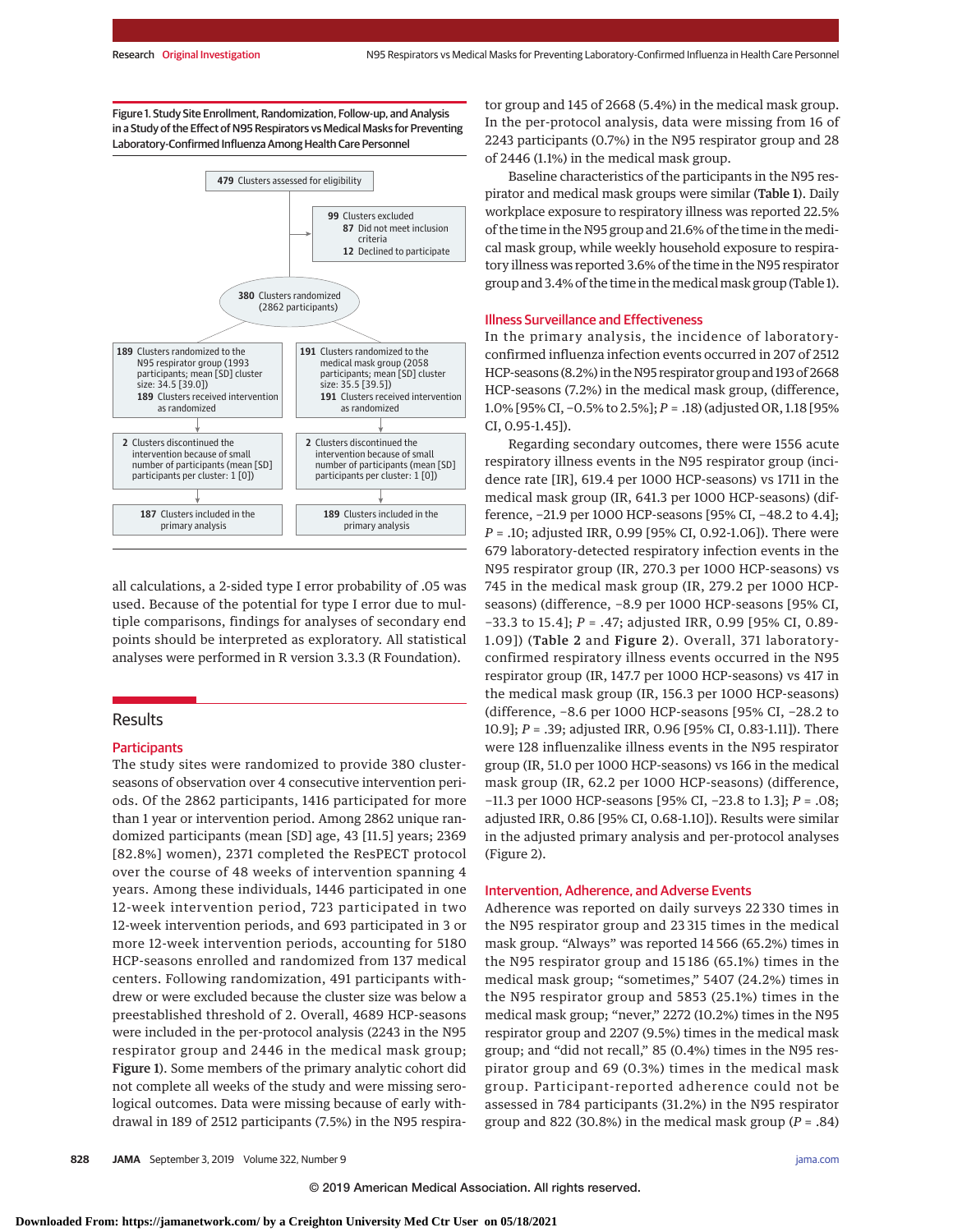Table 1. Health Care Personnel (HCP) Demographic Characteristics, Risk Factors, and Site Enrollment in a Study of the Effect of N95 Respirators vs Medical Masks for Preventing Laboratory-Confirmed Influenza

|                                                       | $No.$ $(\%)$                                             |                                            |  |  |  |
|-------------------------------------------------------|----------------------------------------------------------|--------------------------------------------|--|--|--|
| Characteristic                                        | N95 Respirator<br>(n = 2512<br>HCP-Seasons) <sup>a</sup> | Medical Mask<br>(n = 2668<br>HCP-Seasons)ª |  |  |  |
| Age, mean (SD), y                                     | 43 (11.5)                                                | 43 (11.6)                                  |  |  |  |
| Sex                                                   |                                                          |                                            |  |  |  |
| Men                                                   | 378 (15.0)                                               | 420 (15.7)                                 |  |  |  |
| Women                                                 | 2134 (85.0)                                              | 2248 (84.3)                                |  |  |  |
| Ethnicity                                             |                                                          |                                            |  |  |  |
| Hispanic or Latino                                    | 397 (15.8)                                               | 427 (16)                                   |  |  |  |
| Race                                                  | $(n = 2447)$                                             | $(n = 2600)$                               |  |  |  |
| White                                                 | 1282 (52.4)                                              | 1334 (51.3)                                |  |  |  |
| <b>Black</b>                                          | 720 (29.4)                                               | 782 (30.1)                                 |  |  |  |
| Other                                                 | 232 (9.5)                                                | 252 (9.7)                                  |  |  |  |
| Asian                                                 | 195 (8.0)                                                | 210 (8.1)                                  |  |  |  |
| American Indian or Alaska Native                      | 14 (0.6)                                                 | 13 (0.5)                                   |  |  |  |
| Native Hawaiian or other<br>Pacific Islander          | 4(0.2)                                                   | 9(0.3)                                     |  |  |  |
| Occupation                                            |                                                          |                                            |  |  |  |
| Nurse/nursing trainee                                 | 1049 (41.8)                                              | 1085 (40.7)                                |  |  |  |
| Clinical care support staff <sup>b</sup>              | 574 (22.9)                                               | 627(23.5)                                  |  |  |  |
| Administrative/clerical                               | 332 (13.2)                                               | 337 (12.6)                                 |  |  |  |
| Other occupation                                      | 213(8.5)                                                 | 224(8.4)                                   |  |  |  |
| Physician/advanced practitioner/<br>physician trainee | 207(8.2)                                                 | 240 (9.0)                                  |  |  |  |
| Registration/clerical reception                       | 94 (3.7)                                                 | 106 (4.0)                                  |  |  |  |
| Social worker/pastoral care                           | 35 (1.4)                                                 | 29(1.1)                                    |  |  |  |
| Environmental services/<br>housekeeping               | 8(0.3)                                                   | 19(0.7)                                    |  |  |  |
| Occupational risk <sup>c</sup>                        |                                                          |                                            |  |  |  |
| High                                                  | 1492 (59.4)                                              | 1594 (59.7)                                |  |  |  |
| Medium                                                | 295 (11.7)                                               | 318 (11.9)                                 |  |  |  |
| Low                                                   | 724 (28.8)                                               | 755 (28.3)                                 |  |  |  |
| Patient population                                    |                                                          |                                            |  |  |  |
| Adult                                                 | 1409 (56.1)                                              | 1486 (55.7)                                |  |  |  |
| Pediatric                                             | 573 (22.8)                                               | 557 (20.9)                                 |  |  |  |
| Adult and pediatric                                   | 530 (21.1)                                               | 625 (23.4)                                 |  |  |  |
| Clinic type                                           |                                                          |                                            |  |  |  |
| Primary care                                          | 1734 (69.0)                                              | 1881 (70.5)                                |  |  |  |
| Emergent/urgent care                                  | 665 (26.5)                                               | 700 (26.2)                                 |  |  |  |
| <b>Emergency transport</b>                            | 42 (1.7)                                                 | 33(1.2)                                    |  |  |  |
| Specialty care                                        | 40(1.6)                                                  | 29(1.1)                                    |  |  |  |
| Dental/dialysis                                       | 31 (1.2)                                                 | 25(0.9)                                    |  |  |  |
| Site                                                  |                                                          |                                            |  |  |  |
| Johns Hopkins Health System                           | 882 (35.1)                                               | 859 (32.2)                                 |  |  |  |
| Denver Health                                         | 534 (21.3)                                               | 521 (19.5)                                 |  |  |  |
| VA New York Harbor<br>Healthcare System               | 375 (14.9)                                               | 433 (16.2)                                 |  |  |  |
| The Michael E. DeBakey<br><b>VA Medical Center</b>    | 233 (9.3)                                                | 287 (10.8)                                 |  |  |  |
| Washington DC VA Medical Center                       | 183 (7.3)                                                | 204 (7.6)                                  |  |  |  |
| VA Eastern Colorado<br><b>Healthcare System</b>       | 177 (7.0)                                                | 211 (7.9)                                  |  |  |  |
| Children's Hospital Colorado                          | 128(5.1)                                                 | 153 (5.7)                                  |  |  |  |
|                                                       |                                                          |                                            |  |  |  |

Table 1. Health Care Personnel (HCP) Demographic Characteristics, Risk Factors, and Site Enrollment in a Study of the Effect of N95 Respirators vs Medical Masks for Preventing Laboratory-Confirmed Influenza (continued)

|                                          | No. (%)                                                     |                                                                  |  |  |  |  |
|------------------------------------------|-------------------------------------------------------------|------------------------------------------------------------------|--|--|--|--|
| Characteristic                           | N95 Respirator<br>$(n = 2512)$<br>HCP-Seasons) <sup>a</sup> | <b>Medical Mask</b><br>$(n = 2668)$<br>HCP-Seasons) <sup>a</sup> |  |  |  |  |
| Comorbid conditions                      |                                                             |                                                                  |  |  |  |  |
| Asthma                                   | 255 (10.2)                                                  | 284 (10.6)                                                       |  |  |  |  |
| Other systemic disease                   | 104(4.1)                                                    | 118(4.4)                                                         |  |  |  |  |
| Other respiratory disease                | 49 (2.0)                                                    | 37(1.4)                                                          |  |  |  |  |
| Cardiac disease                          | 41(1.6)                                                     | 34(1.3)                                                          |  |  |  |  |
| Chronic obstructive<br>pulmonary disease | 6(0.2)                                                      | 6(0.2)                                                           |  |  |  |  |
| Influenza vaccination status             | $(n = 2444)$                                                | $(n = 2598)$                                                     |  |  |  |  |
| Vaccinated                               | 1993 (79.3)                                                 | 2048 (76.8)                                                      |  |  |  |  |
| Not vaccinated                           | 451 (18.0)                                                  | 550 (20.6)                                                       |  |  |  |  |
| Other risk factors                       |                                                             |                                                                  |  |  |  |  |
| Eyeglasses wearer                        | 960 (38.2)                                                  | 999 (37.4)                                                       |  |  |  |  |
| Household members aged <5 y              | 606 (24.1)                                                  | 630 (23.6)                                                       |  |  |  |  |
| Contact lens wearer                      | 371 (14.8)                                                  | 349 (13.1)                                                       |  |  |  |  |
| Tobacco smoker                           | 210(8.4)                                                    | 234(8.8)                                                         |  |  |  |  |
|                                          | Exposure to respiratory illness, %                          |                                                                  |  |  |  |  |
| Daily workplace                          | 22.5                                                        | 21.6                                                             |  |  |  |  |
| Weekly household                         | 3.6                                                         | 3.4                                                              |  |  |  |  |

Abbreviation: VA, veterans affairs.

a Unless otherwise specified.

<sup>b</sup> Staff who have direct patient contact, such as clinical medical assistants and clinical technicians.

<sup>c</sup> Occupational risk based on direct patient contact, such as physical examination and/or performance of high-risk procedures (intubation, airway suctioning, nebulizer treatments, nasopharyngeal aspiration) for high risk, direct patient contact for medium risk, and no or minimal direct patient contact for low risk.

because of lack of response to surveys or lack of adherence opportunities (ie, participants did not encounter an individual with respiratory signs or symptoms).

Analyzed post hoc, participant adherence was reported as always or sometimes 89.4% of the time in the N95 respirator group and 90.2% of the time in the medical mask group. Additional details about adherence are included in [Supple](https://jama.jamanetwork.com/article.aspx?doi=10.1001/jama.2019.11645&utm_campaign=articlePDF%26utm_medium=articlePDFlink%26utm_source=articlePDF%26utm_content=jama.2019.11645)[ment 1.](https://jama.jamanetwork.com/article.aspx?doi=10.1001/jama.2019.11645&utm_campaign=articlePDF%26utm_medium=articlePDFlink%26utm_source=articlePDF%26utm_content=jama.2019.11645) No serious study-related adverse events were reported. Nineteen participants reported skin irritation or worsening acne during years 3 and 4 at one study site in the N95 respirator group.

#### Per-Protocol Analysis and Sensitivity Analysis

Results of the per-protocol analysis can be seen in Figure 2. A sensitivity analysis assessed whether there was evidence for bias in self-reported outcomes based on group assignment. In a prespecified multiple-imputation analysis, the rates of laboratory-confirmed influenza infection events were 204 of 2243 HCP seasons (9.1%) in the N95 respirator group and 190 of 2446 HCP-seasons (7.8%) in the medical mask group. Quantitative data are available in [Supplement 3.](https://jama.jamanetwork.com/article.aspx?doi=10.1001/jama.2019.11645&utm_campaign=articlePDF%26utm_medium=articlePDFlink%26utm_source=articlePDF%26utm_content=jama.2019.11645)

(continued)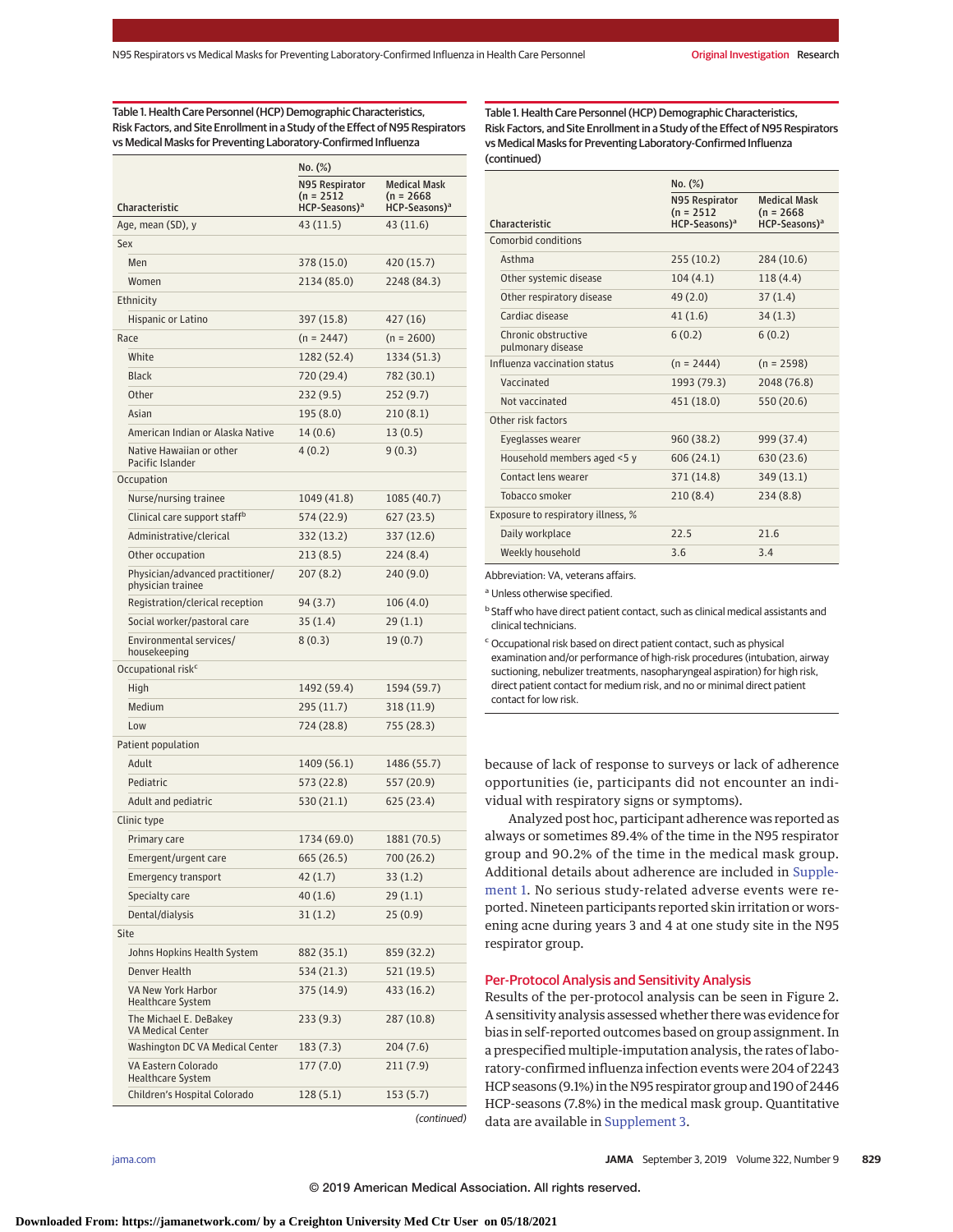Table 2. Primary and Secondary Outcomes in a Study of the Effect of N95 Respirators vs Medical Masks for Preventing Laboratory-Confirmed Influenza Among Health Care Personnel

|                                                           | No.                      |                               |                          |                               |                          |                               |                          |                               |                          |                               |
|-----------------------------------------------------------|--------------------------|-------------------------------|--------------------------|-------------------------------|--------------------------|-------------------------------|--------------------------|-------------------------------|--------------------------|-------------------------------|
| Primary and<br>Secondary<br><b>Outcome Events</b>         | 2011-2012                |                               | 2012-2013                |                               | 2013-2014                |                               | 2014-2015                |                               | <b>Totals</b>            |                               |
|                                                           | <b>N95</b><br>Respirator | <b>Medical</b><br><b>Mask</b> | <b>N95</b><br>Respirator | <b>Medical</b><br><b>Mask</b> | <b>N95</b><br>Respirator | <b>Medical</b><br><b>Mask</b> | <b>N95</b><br>Respirator | <b>Medical</b><br><b>Mask</b> | <b>N95</b><br>Respirator | <b>Medical</b><br><b>Mask</b> |
| Influenza<br>(primary outcome)                            |                          |                               |                          |                               |                          |                               |                          |                               |                          |                               |
| Polymerase chain<br>reaction-detected                     |                          |                               |                          |                               |                          |                               |                          |                               |                          |                               |
| Influenza A                                               | $\overline{2}$           | 3                             | 19                       | 19                            | 8                        | 12                            | 37                       | 28                            | 66                       | 62                            |
| Influenza B                                               | $\overline{0}$           | 3                             | 8                        | 11                            | $\overline{2}$           | $\mathbf{1}$                  | $\mathbf{1}$             | $\overline{4}$                | 11                       | 19                            |
| Hemagglutination<br>inhibition<br>assay-detected          |                          |                               |                          |                               |                          |                               |                          |                               |                          |                               |
| Influenza A                                               | 5                        | $\overline{9}$                | 30                       | 23                            | 38                       | 38                            | 55                       | 47                            | 128                      | 117                           |
| Influenza B                                               | $\mathbf{0}$             | $\overline{2}$                | 10                       | 11                            | 12                       | 13                            | 14                       | 10                            | 36                       | 36                            |
| All events <sup>a</sup>                                   |                          |                               |                          |                               |                          |                               |                          |                               |                          |                               |
| Influenza A                                               | 6                        | 10                            | 43                       | 37                            | 46                       | 42                            | 85                       | 65                            | 180                      | 154                           |
| Influenza B                                               | $\Omega$                 | 5                             | 15                       | 18                            | 12                       | 14                            | 15                       | 13                            | 42                       | 50                            |
| All influenza                                             | 6                        | 15                            | 58                       | 55                            | 58                       | 56                            | 100                      | 78                            | 222                      | 204                           |
| Laboratory-confirmed<br>influenza                         | 6                        | 13                            | 52                       | 52                            | 55                       | 51                            | 94                       | 77                            | 207                      | 193                           |
| <b>Secondary Outcomes</b>                                 |                          |                               |                          |                               |                          |                               |                          |                               |                          |                               |
| Acute respiratory illness                                 | 235                      | 234                           | 354                      | 446                           | 398                      | 519                           | 569                      | 512                           | 1556                     | 1711                          |
| Laboratory-detected<br>respiratory infection <sup>b</sup> | 47                       | 71                            | 165                      | 201                           | 217                      | 260                           | 250                      | 213                           | 679                      | 745                           |
| Laboratory-confirmed<br>respiratory illness <sup>b</sup>  | 26                       | 31                            | 91                       | 116                           | 111                      | 150                           | 143                      | 120                           | 371                      | 417                           |
| Influenzalike illness                                     | 13                       | 10                            | 30                       | 45                            | 22                       | 50                            | 63                       | 61                            | 128                      | 166                           |

a Influenza events were defined as the number of influenza infections attributed to the combination of polymerase chain reaction detection and hemagglutination

inhibition assay serologies. Instances in which polymerase chain reaction and hemagglutination inhibition assay were both positive counted as 1 event.

<sup>b</sup> All respiratory viruses assayed, including influenza.

# **Discussion**

In this pragmatic, cluster randomized trial that involved multiple outpatient sites at 7 health care delivery systems across a wide geographic area over 4 seasons of peak viral respiratory illness, there was no significant difference between the effectiveness of N95 respirators and medical masks in preventing laboratory-confirmed influenza among participants routinely exposed to respiratory illnesses in the workplace. In addition, there were no significant differences between N95 respirators and medical masks in the rates of acute respiratory illness, laboratory-detected respiratory infections, laboratory-confirmed respiratory illness, and influenzalike illness among participants. A sensitivity analysis suggested that the primary analysis reported was fairly robust to the missing outcome data with quantitative outcomes varying by less than 5%. This supports the finding that neither N95 respirators nor medical masks were more effective in preventing laboratoryconfirmed influenza or other viral respiratory infection or illness among participants when worn in a fashion consistent with current US clinical practice.

Respiratory viruses are primarily transmitted by large droplets. Because a fraction of respiratory viruses may be transmitted by aerosol, N95 respirators have been presumed to provide better protection than medical masks against viral

respiratory infections in health care settings.<sup>2</sup> However, definitive evidence of greater clinical effectiveness of N95 respirators is lacking. A well-designed trial<sup>6</sup> found the effectiveness ofmedicalmasks to be noninferior to N95 respirators, but the trial was stopped prematurely and was limited by small sample size. Two additional studies<sup>3,4</sup> (and a pooled analysis<sup>12</sup>) concluded that N95 respirators may be more effective than medical masks; however, these studies were limited by uncertain clinical significance of end points.<sup>24</sup> The current study was undertaken because of remaining uncertainty based on previous studies, which made it challenging for infection control clinicians to effectively implement respiratory protection programs in health care settings.<sup>2,7,13,18,24,25</sup>

This trial was designed to assess clinical effectiveness, taking into account many challenges of working in outpatient health care settings. This study had several strengths, including the pragmatic design;wide US geographic and climatic distribution; varied adult and pediatric outpatient settings, including emergency departments; and enrollment spanning 4 seasons of peak viral respiratory illness. Respiratory samples were obtained from symptomatic and asymptomatic participants to determine the incidence of viral respiratory infection, including individuals that were subclinical but still potentially transmissible. Influenza vaccination status information was collected. This trial was cluster randomized to avoid mixing of interventions in each clinic and clinical setting and to minimize cross-contamination from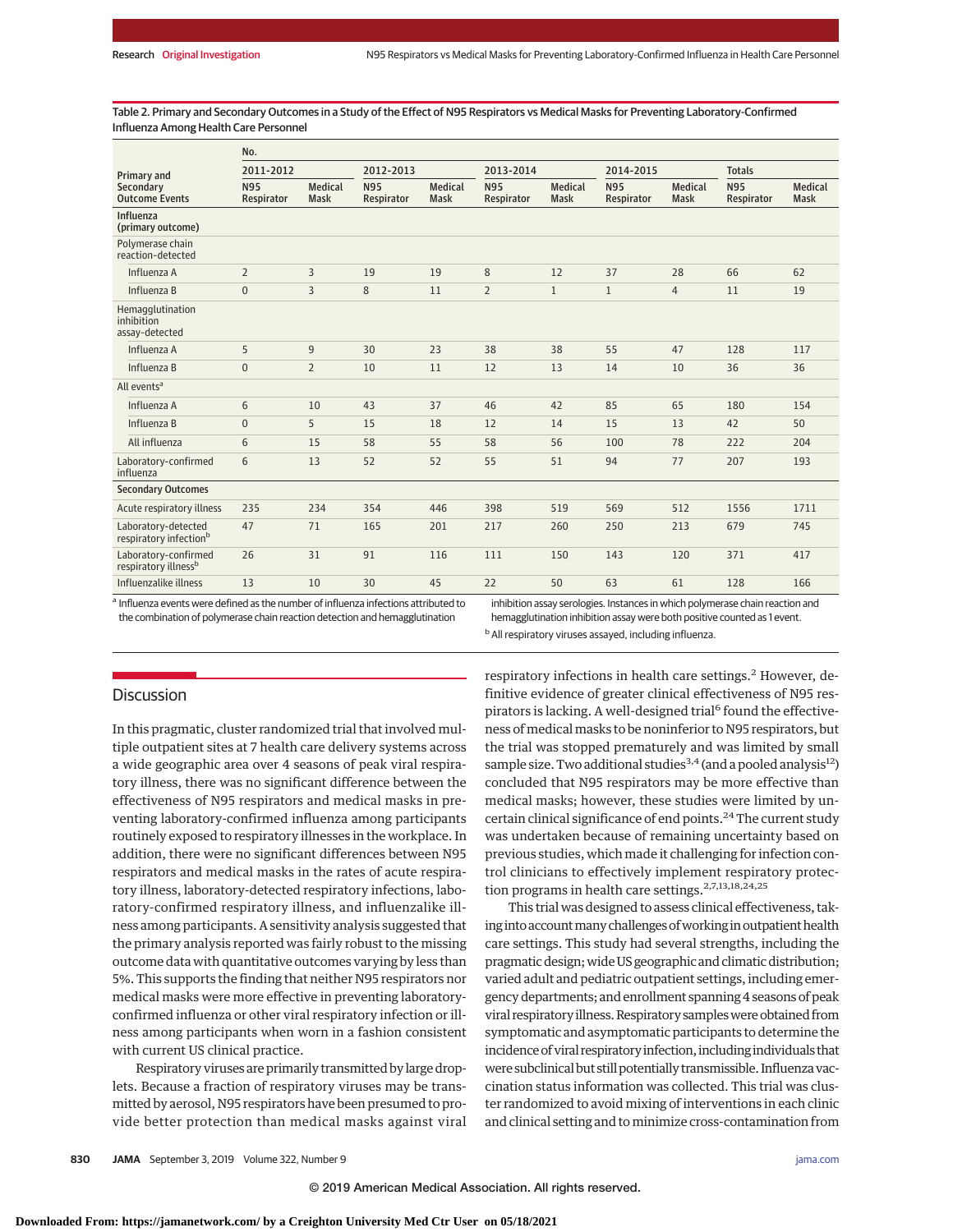## Figure 2. Primary and Secondary Outcomes of Influenza and Respiratory Illnesses and Adjusted Risk Estimates Among Health Care Personnel in the N95 Respirator Group vs the Medical Mask Group

|  |  | A Primary outcome |
|--|--|-------------------|
|--|--|-------------------|

|                                | N95 Respirator | <b>Medical Mask</b> | <b>Incidence Rate</b> |  |
|--------------------------------|----------------|---------------------|-----------------------|--|
|                                | Events/Seasons | Events/Seasons      | Ratio (95% CI)        |  |
| Laboratory-confirmed influenza |                |                     |                       |  |
| <b>ITT</b> cohort              | 207/2512       | 193/2668            | $1.18(0.95 - 1.45)$   |  |
| PP cohort                      | 204/2243       | 190/2446            | $1.20(0.97-1.48)$     |  |

#### **B** All secondary outcomes

|                                           | N95 Respirator | <b>Medical Mask</b> | <b>Incidence Rate</b> |                                                               |
|-------------------------------------------|----------------|---------------------|-----------------------|---------------------------------------------------------------|
|                                           | Events/Seasons | Events/Seasons      | Ratio (95% CI)        |                                                               |
| Acute respiratory illness                 |                |                     |                       |                                                               |
| ITT cohort                                | 1556/2512      | 1711/2668           | $0.99(0.92 - 1.06)$   |                                                               |
| PP cohort                                 | 1512/2243      | 1656/2446           | $1.00(0.93-1.08)$     |                                                               |
| Laboratory-detected respiratory infection |                |                     |                       |                                                               |
| <b>ITT</b> cohort                         | 679/2512       | 745/2668            | $0.99(0.89-1.09)$     |                                                               |
| PP cohort                                 | 664/2243       | 733/2446            | $0.99(0.89 - 1.10)$   |                                                               |
| Laboratory-confirmed respiratory illness  |                |                     |                       |                                                               |
| ITT cohort                                | 371/2512       | 417/2668            | $0.96(0.83 - 1.11)$   |                                                               |
| PP cohort                                 | 361/2243       | 406/2446            | $0.96(0.83 - 1.11)$   |                                                               |
| Influenzalike illness                     |                |                     |                       |                                                               |
| ITT cohort                                | 128/2512       | 166/2668            | $0.86(0.68-1.10)$     |                                                               |
| PP cohort                                 | 121/2243       | 161/2446            | $0.83(0.64-1.06)$     |                                                               |
|                                           |                |                     |                       | 0.6<br>0.8<br>$\overline{2}$<br>Incidence Rate Ratio (95% CI) |

The adjusted relative risks for the N95 respirator and medical mask groups for both the intention-to-treat (ITT) and per-protocol (PP) groups for the primary outcome and the other predetermined secondary outcomes. Values above 1 indicate higher relative odds or risk in the N95 respirator group compared with the medical mask group.

different HCP behaviors, conducted at 7medical centers among frontline HCP in varied clinical settings with high exposure risk, and sufficiently powered to detect the predefined difference in laboratory-confirmed respiratory illness. Previous effectiveness studies3,4,6,12,26-28havemet some, but not all, of these characteristics and have been inconclusive, contributing to the uncertainty and controversy among experts determining public health guidance, regulatory requirements, and health care delivery practices.<sup>2,7,14,17,29</sup> In the current study, findings were consistent across all laboratory-based outcomes and clinical syndromes. Results for the primary and secondary outcomes were in opposite directions (ie, one IRR was associated with increased risk and the other with decreased risk), although the differences were nonsignificant, further supporting a finding of no significant difference in the effectiveness of N95 respirators vs medical masks for prevention of influenza or other respiratory illness.

#### Limitations

This study has several limitations. First, the criteria for viral polymerase chain reaction testing may have missed participants who were infected but asymptomatic. Unrecognized infections may have increased the probability of finding no difference between interventions, even if a difference existed. Second, self-reporting of symptoms in daily diaries likely underestimated illness among HCP who often work while ill.<sup>30</sup> Third, despite being intentionally conducted as a pragmatic effectiveness trial,<sup>8</sup> incomplete participant adherence to assigned protective devices could have contributed to more unprotected exposures, increasing the probability of finding no difference between interventions even if a difference existed. However, participant-reported data indicates this did not differ by study group. Fourth, participants were not instructed to wear protective devices outside the workplace, which may have biased the results toward finding no difference between groups, although the rates of adherence did not differ by study group and household exposure was reported as much lower than workplace exposure. Fifth, only 2 N95 respirator and medical mask models were studied, limiting the ability to generalize about the protectiveness of other models. Sixth, the sample size required to definitively determine whether N95 respirators or medical masks are more effective for protection from laboratory-confirmed influenza in the health care setting required approximately 10 000 participantseasons, which was not feasible with the available funding or resources. However, the morbidity and mortality associated with awide range of viral respiratory infections, including novel and emerging pathogens, renders a secondary outcome in this study, laboratory-confirmed respiratory illness, important.

# **Conclusions**

Odds Ratio (95% CI)

Among outpatient HCP, N95 respirators vs medical masks as worn by participants in this trial resulted in no significant difference in the incidence of laboratory-confirmed influenza.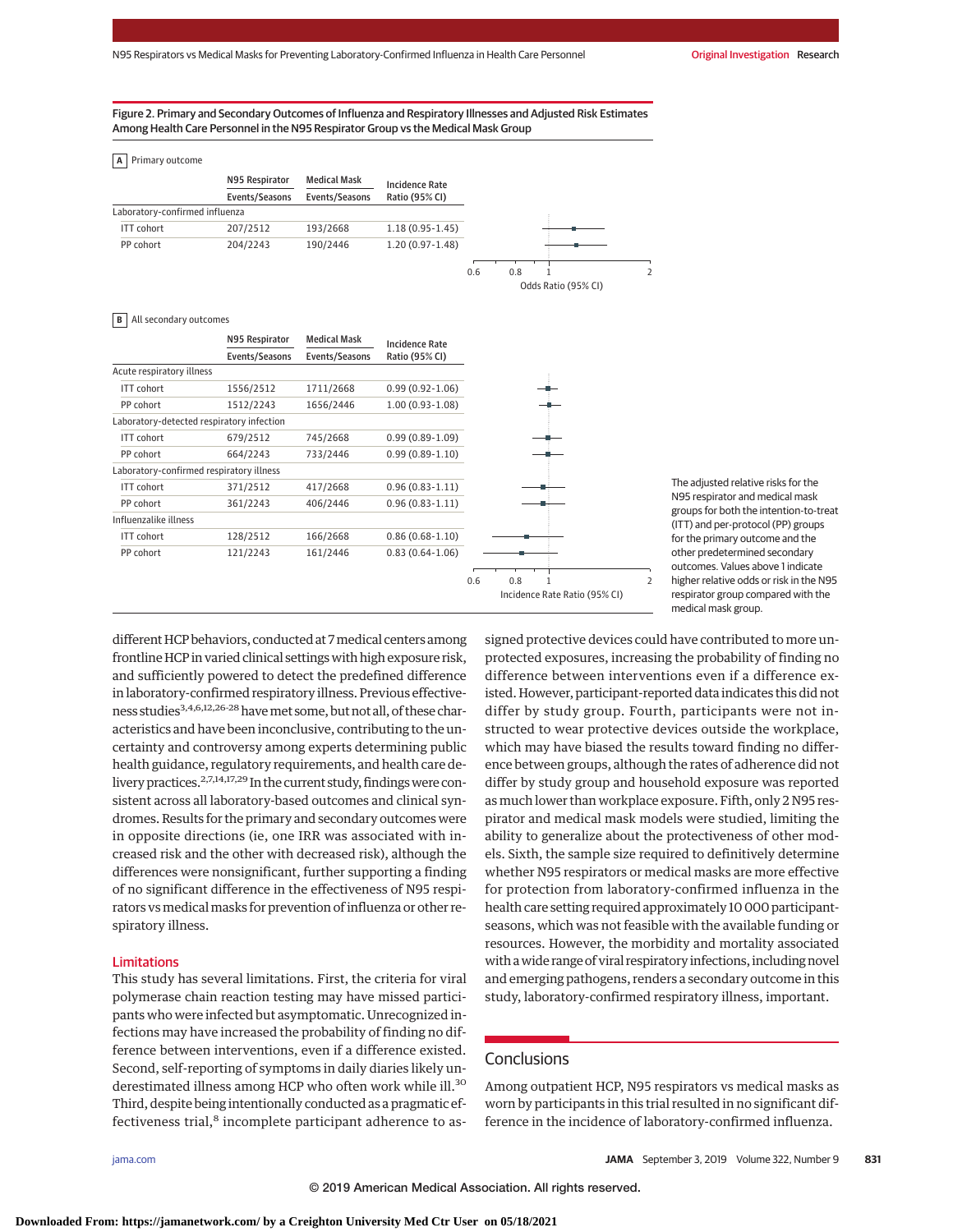## ARTICLE INFORMATION

#### **Accepted for Publication:** July 25, 2019.

**Author Affiliations:** National Personal Protective Technology Laboratory, National Institute for Occupational Safety and Health, Centers for Disease Control and Prevention, Pittsburgh, Pennsylvania (Radonovich); Veterans Affairs New York Harbor Healthcare System, New York (Simberkoff); New York University School of Medicine, New York (Simberkoff); Veterans Affairs Eastern Colorado Healthcare System, Denver (Bessesen); University of Colorado School of Medicine, Aurora (Bessesen, Nyquist, Price); University of Massachusetts, Amherst (Brown, Reich); University of Florida, Gainesville (Cummings); Johns Hopkins Bloomberg School of Public Health, Baltimore, Maryland (Cummings, Perl); Johns Hopkins School of Medicine, Baltimore, Maryland (Gaydos, Los, Krosche); Weill Cornell Medicine, New York, New York (Krosche); Veterans Affairs Medical Center, Washington, DC (Gibert); George Washington University School of Medical and Health Sciences, Washington, DC (Gibert); Veterans Affairs St Louis Healthcare System, St Louis, Missouri (Gorse); St Louis University School of Medicine, St Louis, Missouri (Gorse); Children's Hospital Colorado, Aurora (Nyquist); Michael E. DeBakey Veterans Affairs Medical Center, Houston, Texas (Rodriguez-Barradas); Baylor College of Medicine, Houston, Texas (Rodriguez-Barradas); Denver Health Medical Center, Denver, Colorado (Price); University of Texas Southwestern Medical Center, Dallas (Perl).

**Author Contributions:** Drs Perl and Radonovich had full access to all of the data in the study and take responsibility for the integrity of the data and the accuracy of the data analysis. Concept and design: Radonovich, Simberkoff, Cummings, Gaydos, Gorse, Reich, Perl. Acquisition, analysis, or interpretation of data: All authors.

Drafting of the manuscript: Radonovich, Simberkoff, Cummings, Gaydos, Nyquist, Reich, Perl. Critical revision of the manuscript for important intellectual content: Radonovich, Bessesen, Brown, Cummings, Gaydos, Los, Krosche, Gibert, Gorse, Nyquist, Reich, Rodriguez-Barradas, Price, Perl. Statistical analysis: Brown, Cummings, Reich. Obtained funding: Cummings, Perl. Administrative, technical, or material support: Radonovich, Simberkoff, Bessesen, Cummings, Gaydos, Los, Krosche, Gorse, Nyquist, Rodriguez-Barradas, Price, Perl. Supervision: Radonovich, Simberkoff, Cummings, Los, Nyquist, Reich, Price, Perl. Other - execution of study design; data management and monitoring: Los. Other - Site principal investigator for conduct of study and also contributed ongoing input on conduct and analysis of study: Gibert. Other - laboratory testing support: Gaydos. Other - recruiting patients: Price.

**Conflict of Interest Disclosures:** Dr Bessesen reported receiving grants from the Department of Veterans Affairs during the conduct of the study. Dr Brown reported receiving grants from the US Department of Veterans Affairs during the conduct of the study. Dr Cummings reported receiving grants from the Centers for Disease Control and Prevention, the National Institutes of Health, and

MedImmune outside the submitted work and the Biomedical Advanced Research and Development Authority during the conduct of the study. Ms Los reported receiving grants from Centers for Disease Control and Prevention, the Veterans Health Administration, and the Biodefense Advanced Research and Development Agency during the conduct of the study. Dr Gibert reported receiving financial support for the conduct of the study, including research personnel, from the Veterans Health Administration during the conduct of the study. Dr Gorse reported receiving grants from the US Department of Veterans Affairs during the conduct of the study. Dr Nyquist reported receiving grants from the Centers for Disease Control and Prevention/Division of Healthcare Quality Promotion, the National Institute for Occupational Safety and Health, and the Veterans Health Administration during the conduct of the study; personal fees and nonfinancial support from Sequirus outside the submitted work; and serving on a policy making committee regarding infectious disease for the American Academy of Pediatrics Committee on Infectious Diseases. Dr Reich reported receiving grants from Veterans Health Administration during the conduct of the study. Dr Rodriguez-Barradas reported receiving grants from Veterans Affairs Central Office during the conduct of the study. Dr Perl reported receiving grants from the Centers for Disease Control and Prevention and Biomedical Advanced Research and Development Authority during the conduct of the study and grants from Medimmune outside the submitted work. No other disclosures were reported.

**Funding/Support:** This trial was funded by the US Centers for Disease Control and Prevention, Veterans Health Administration, and the Biodefense Advanced Research and Development Agency.

**Role of the Funder/Sponsor:** The sponsors were not involved in data collection, analysis, or interpretation; writing of the manuscript; or the decision to submit the manuscript. The sponsors reviewed and made technical comments about the study protocol prior to enrollment and the final manuscript prior to submission for publication.

**Group Information:** For the ResPECT Team (Contributors): The Johns Hopkins University and Health System (Baltimore, MD): Trish M. Perl, MD, MSc; Justin Getka, BA; Tina Hoang, MS; Rose Kajih, PharmD; Amanda Krosche, BS; Meghan Kubala, MS, MD: Jenna Los, MLA; Liandra Presser, MD; Kathleen Pulice, MS; Margaret Spach, DDS. VA New York Harbor Healthcare System (New York, NY): Michael S. Simberkoff, MD; Cynthia Akagbosu, BA, MA; Madeline Dansky, BA; Benedict J. Frederick, BA; Marilyn Last, RN; Scott Laverie, RN; Courtney Pike, BA; Shefali Rikhi, BS; Nicole Spector, RN; Christine A. Reel-Brander, RN. Denver Health & Hospital Authority (Denver, CO): Connie Price, MD; Katie Gorman, BS; Amy Irwin, DNP, RN; Sean O'Malley; Kevin Silva, BS. UT Southwestern Medical Center (Dallas, TX) Trish M. Perl, MD, MSc; Deepa Raj, MPH; VA Eastern Colorado Healthcare System (Aurora, CO): Mary Bessesen, MD; Jill C. Adams BSN, BA; Shannon Kingery, BS; Stefanie Tuder, BS; Erron Fritchman-Palmer, MPH. Children's Hospital Colorado (Denver, CO): Ann-Christine Nyquist, MD, MSPH; Megan Gorski, BA. VA Washington DC Medical Center (Washington, DC): Cynthia Gibert,

MD, MSc; Laura Chopko, BA; Kathy Haines, MSW, MPH; Caitlin Langhorne, MPH; Dana Silver, BA; Courtney Southard, MPH. VA Michael C. DeBakey Medical Center (Houston, TX): Maria C. Rodriguez-Barradas MD; Barbara Kertz, MS; Mahwish Mushtaq, MD, MPH; Blanca Vargas, MD. Centers for Disease Control and Prevention, National Institute for Occupational Safety & Health (Pittsburgh, PA): Edward Fisher, MS; Ronald Shaffer, PhD; Lewis J. Radonovich, MD. Veteran's Health Administration Office of Public Health (Gainesville, FL): Aaron Eagan, MPH, RN; Lewis J. Radonovich, MD. HandyMetrics Corporation (Toronto, Ontario, Canada): Melanie Lipka, BS; Michael Tsang, PhD. Laboratory Core at Johns Hopkins University (Baltimore, MD): Charlotte Gaydos, DrPH, Jeffrey Holden, MA; Alexandra Valsamakis, MD, PhD. Laboratory Core at VA St Louis Healthcare System and St Louis University School of Medicine (St Louis, MO): Geoffrey J. Gorse, MD; Michelle Mitchell, BS; Gira B. Patel, MS; Yinyi Yu, BS. REDCap Core at Johns Hopkins University (Baltimore, MD): Andre Hackman, BA, Michael Sherman, BS. Statistical and Epidemiologic Core (University of Florida, Gainesville): Brooke A. Borgert MS., Derek A.T. Cummings, PhD, MPH, MSc.; Susan Rattigan (University of Massachusetts, Amherst): Alexandria C. Brown, PhD; Nicholas G. Reich, PhD (Johns Hopkins University, Baltimore, MD); Justin Lessler, PhD, MHS, MS.

**Disclaimer:** The findings and conclusions in this article are the authors' own and do not necessarily represent the views of the National Institute for Occupational Safety and Health, the Centers for Disease Control and Prevention, the Department of Veterans Affairs, or other affiliates. Mention of product names does not imply endorsement. All information and materials in this article are original.

#### **Data Sharing Statement:** See [Supplement 4.](https://jama.jamanetwork.com/article.aspx?doi=10.1001/jama.2019.11645&utm_campaign=articlePDF%26utm_medium=articlePDFlink%26utm_source=articlePDF%26utm_content=jama.2019.11645)

**Additional Contributions:** We thank the members of the data and safety monitoring board, Daniel Morgan, MD (University of Maryland, Baltimore), Elizabeth Colantuoni, PhD (Johns Hopkins Bloomberg School of Public Health, Baltimore), and Tia Powell, MD (Albert Einstein College of Medicine, Bronx). We also thank David Weissman, MD (National Institute for Occupational Safety and Health) and Michael Hodgson, MD (Occupational Safety and Health Administration). None of our consults were financially compensated for their expertise, support, and guidance throughout the study. We are immensely grateful to the study personnel and coordinators, the supporting clinical staff, and, most importantly, the participants.

#### **REFERENCES**

**1**. Goins WP, Talbot HK, Talbot TR. Health care-acquired viral respiratory diseases. Infect Dis Clin North Am. 2011;25(1):227-244. doi[:10.1016/j.](https://dx.doi.org/10.1016/j.idc.2010.11.010) [idc.2010.11.010](https://dx.doi.org/10.1016/j.idc.2010.11.010)

**2**. Institute of Medicine. Preparing for an Influenza Pandemic: Personal Protective Equipment for Healthcare Workers. Washington, DC: National Academies Press; 2008.

**3**. MacIntyre CR, Wang Q, Cauchemez S, et al. A cluster randomized clinical trial comparing fit-tested and non-fit-tested N95 respirators to medical masks to prevent respiratory virus infection in health care workers. Influenza Other